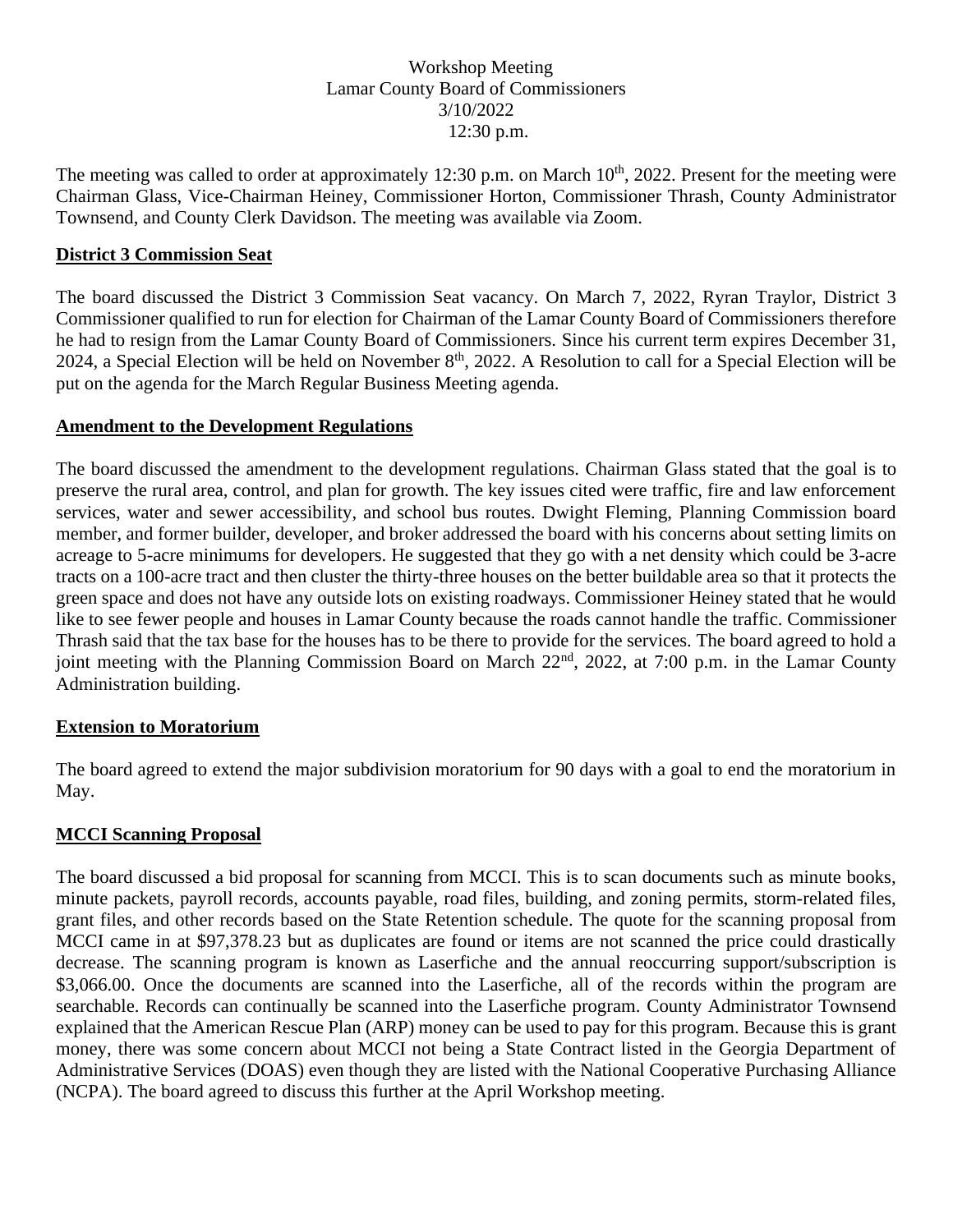## **Lamar County Indexing Proposal CY 1921-1989**

The board discussed a bid from the Clerk of Superior Court for the Lamar County Indexing Proposal CY 1921- 1989 with Kofile for \$194,000.00. This proposal addresses the full service, historical indexing of Lamar County Clerk of Superior Court's historical deed records. Kofile Technologies, Inc. (Kofile) is uniquely qualified to complete Lamar County's records management and modernization goals. The historical recordings for the years 1921-1989 are estimated at 97,000 documents. The board was concerned with having Kofile listed as a State Contractor. The board agreed to discuss this further at the April Workshop meeting.

## **Municode-Civic Plus Meeting Management Proposal**

The board heard a report about a new Meeting Management Software Program from Municode called Civic Plus that will streamline the process to create, approve, and post-meeting agendas and minutes. The program can also mark ordinance agenda items as 'approved' within Municode Meetings and have them auto scheduled for supplementation and publishing to the County's Municode online Code of Ordinances. Currently, the online agenda program that is being utilized is a free service. The agenda items are hyperlinked and only three agendas can be published at a time. Civic Plus can be used by other Departments within the County and can also interface with the current website. The proposed bid of \$5,800.00 annually is within the approval range of the County Administrator and will need to be budgeted each year.

## **Commissioner Thrash-Legislative Update**

The board heard a Legislative Update from Commissioner Thrash.

- i. HB830: Sheriff's supplements paid for every Court that they represent.
- ii. HR756: A Resolution introduced where lower-income property owners pay taxes based on their income and not their property value.
- iii. HB496: This legislation would allow timber trucks to get \$1,000 annual state permits to operate log trucks up to and including 95,000 pounds on city streets, county roads, and state routes. This bill is not getting a lot of support from the legislators and the Governor has said that he will not support it.
- iv. SB494/HB93: Relates to the rental subdivisions that take away from home rule for counties.
- v. HR845: A Resolution that limits the members of county governing authorities elected from districts from representing no more than 50,000 residents.
- vi. SB504: Relates to no bond for any felony.

# **Public Hearing Agenda**

The board reviewed the Public Hearing agenda. The Public Hearing will begin at 6:00 p.m. at the Lamar County Courthouse.

- i. Rezoning from Residential 3 to Commercial 2-Vacant 1.76 Acre Lot on VFW Road (Tax Map 33, Parcel 71)-Thomas Moss
- ii. Rezoning from Residential 4 to Highway Commercial-1400 Old 41 Highway, Tax map 018 portions of parcel 030B-Bedsole Investments- A business that repairs roll-off containers.
- iii. Special Exception in Agriculture: Concentrated Outdoor Commerical-962 Gordon Road (Tax Map 062, Parcel 004 C3) Stillwater Trace, LLC- Ann Walker
- iv. Special Exception in Agriculture for Small Engine/ATV Repair for 1269 Hwy 341 South

# **Regular Meeting Discussion**

The board reviewed the Regular Business Meeting agenda.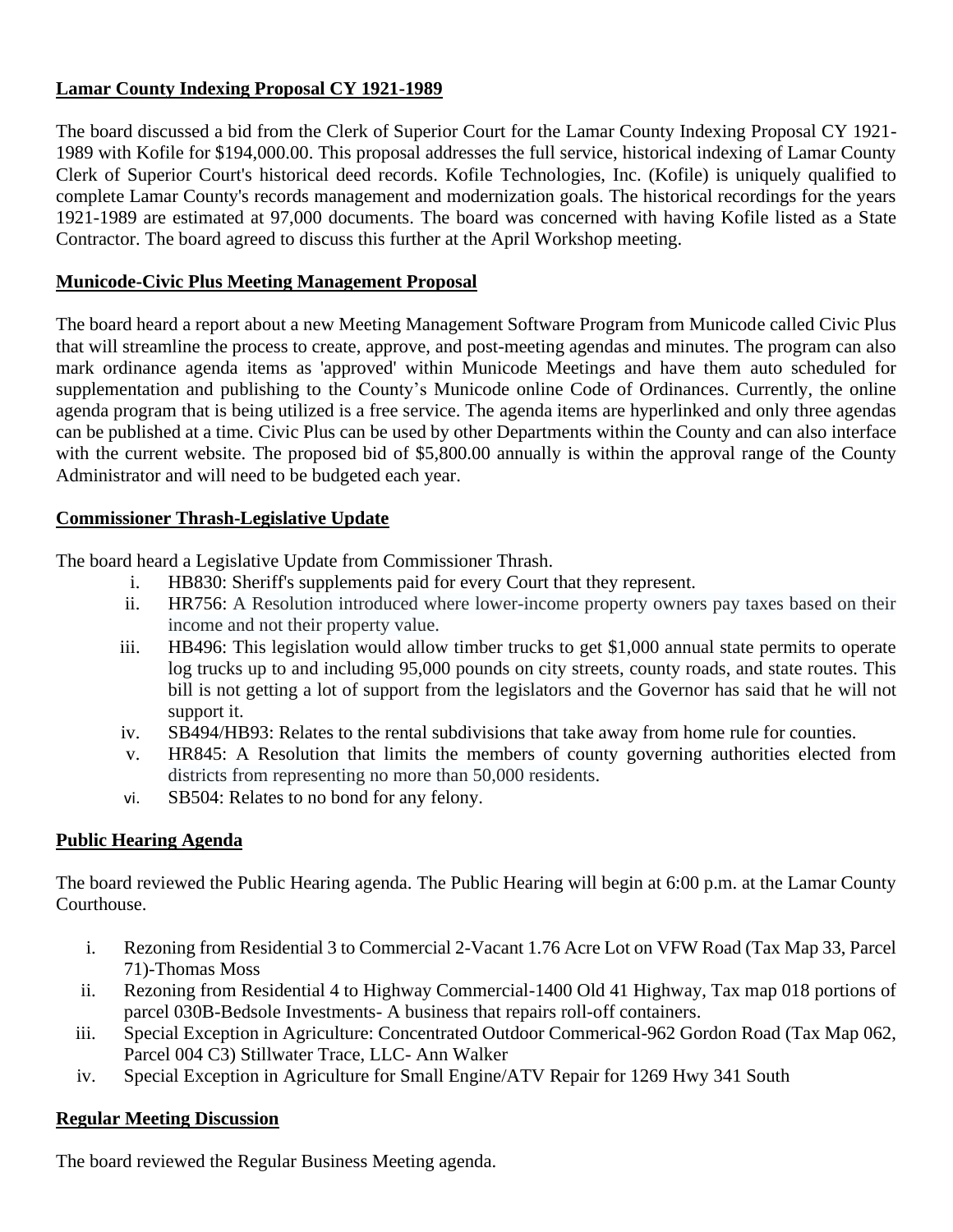- 1. Call to Order
- 2. Pledge of Allegiance
- 3. Invocation
- 4. Approval of Agenda
- 5. Minutes Approval
	- i. Special Called Meeting-February  $10^{th}$ , 2022
	- ii. Workshop Minutes-February  $10^{th}$ , 2022
	- iii. Regular Business Meeting-February  $15<sup>th</sup>$ , 2022
	- iv. Workshop Meeting-February 28<sup>th</sup>, 2022
- 6. Proclamation
	- i. Child Abuse Prevention Awareness Month.
- 7. Ordinance 2022-02 Rezoning from Residential 3 to Commercial 2-Vacant 1.76 Acre Lot on VFW Road (Tax Map 33, Parcel 71)-Thomas Moss.
- 8. Ordinance 2022-03 Rezoning from Residential 4 to Highway Commercial-1400 Old 41 Highway, Tax map 018 portion of parcel 030B-Bedsole Investments.
- 9. Resolution 2022-06 Special Exception in Agriculture: Concentrated Outdoor Commerical-962 Gordon Road (Tax Map 062, Parcel 004 C3) Stillwater Trace, LLC- Ann Walker.
- 10. Resolution 2022-07 Special Exception in Agriculture for Small Engine/ATV Repair for 1269 Hwy 341 South.
- 11. Resolution 2022-08 Extension of Moratorium for 90 days.
- 12. Resolution 2022-09 Special Election for District 3 Commissioner.
- 13. Public Defenders Budget Report from Doug Smith.
- 14. RFP# 2201-01 LMIG Bids. There were three bids: Piedmont for a bid of \$1,222,130.26, CW Matthews for a bid of \$1,130,100.42, and Blount Construction for a bid of \$1,143,708.56. Staff recommends CW Matthews. Public Works Director Rigdon stated that the Priority List of Roads included Burnette Road, Community House Road, Banks- Walton Road, Church Street, Johnston Street, Skinner-Bypass-Browns Springs Road, Lovejoy Road, McBroom Street, and Ware Street.
- 15. MCCI-Scanning Proposal- Removed from agenda for research on them being a State Contractor
- 16. Municode-Civic Plus-Meeting Management Proposal-Removed from Agenda based on the threshold of approval of the County Administrator.
- 17. Lamar County Indexing Proposal CY 1921-1989. The board discussed hiring someone to scan the records on-site. County Administrator Townsend explained that with the scanning proposals from both MCCI and Kofile, indexing the records is also involved and included in the price of the software program. The program also interfaces with the Superior Court Clerk's Association. Removed from agenda for research on them being a State Contractor.

# **Administrator's Report.**

- Reported that the Departments are staying within their budget.
- Reported that the Cash Flow includes the 10-million-dollar TSPLOST funds.
- Reported that the Cash Flow is off due to a bill being paid in January instead of February.
- Reported that he met with the Architects and is awaiting their feedback on the building.
- Reported that the Local Option Sales Tax (LOST) distribution was lower than in February.
- Reported that thirty-one people out of 119 reported took a survey regarding the County's Wellness Program. The answers varied according to the questions and the overall response from the thirty-one people was in favor of the Wellness Program. Vice-Chairman Heiney reported that in talking with an Insurance Broker of 30 years, Wellness Programs do not contribute to the effects on premiums. The renewal for the Wellness Program is in May and the board will put this on the agenda for April.
- Reported that the Board of Commissioners had appointed Becky Martin to serve as the Interim EMA Director.
- Reported that he is waiting on an appraisal for the property next to the School Bus Barn.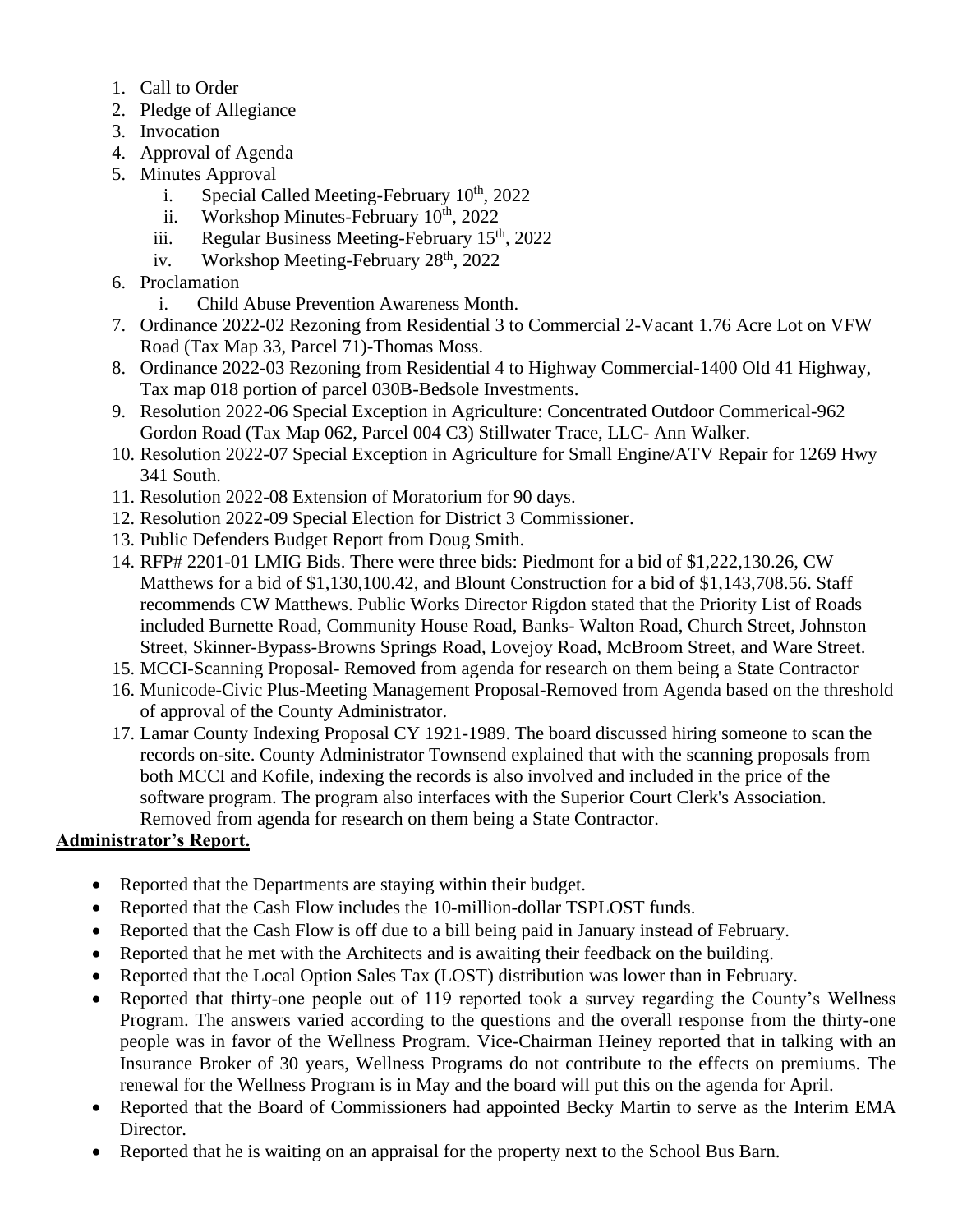- Reported that there were issues with the septic tanks at the Fire Station on Hwy 36.
- Reported that the SPLOST collections are close to the amount that was slated on the ballot to be collected which was \$9,366,409.00. The current collections are \$9,046,315.50. In April they will begin dividing and distributing the distributions to the Town of Aldora and the City of Milner. The Town of Aldora was paid 1 percent and the City of Milner was paid 4 percent and Lamar County did not receive any distributions for two months. Because of the increase in collections, Lamar County is obligated to give the Town of Aldora another 1 percent and the City of Milner another 4 percent. The Animal Shelter and the Courthouse Windows are not complete.

#### **Other Discussion**

Public Works Director Rigdon reported that he would like to see the Animal Shelter located near the Public Works Facility on Grove Street. Most Animal Shelters in the counties are located near the Public Works Facility. The issues are power lines and the training facility but there is County Water and room to put in septic tanks. The location next to the Fire Station on Hwy 36 would require that a driveway be put in off of Country Kitchen Road.

County Administrator Townsend briefed the board on the construction at the new Administration building. The architects and engineers determined that there were drainage issues. They are looking into this before design and construction begin.

The board discussed the issue with trash in the County and the possibility of adding an extra trash pickup during the off-season. Public Works Director Rigdon reported that the contract with the mowing and trash pickup company may be higher due to the increase in fuel costs.

The board discussed the concerns that the community committee has with using the old Barnesville Academy (BA) gym and agreed to have the County Administrator meet with the community committee about the issues with the gym. Chairman Glass suggested that the Attorney draft a letter listing the reasons that the BA gym should not be used by the public. Commissioner Horton voiced his concerns about the various groups that are using the gym while other groups are not allowed to use the gym. Commissioner Thrash stated that they need to be consistent with their rules about using the BA gym. Commissioner Horton voiced his concerns about the consistencies with the minorities and children playing basketball. Commissioner Thrash stated that the issue is with adult leagues and not the children. County Administrator Townsend said that there is an issue with the children playing ball after hours and the liability issue with not having a paid staff member onsite. Commissioner Horton stated that there was concern about not being able to take a group of teenagers to the BA gym to play basketball. Commissioner Thrash said that the BA gym is a public facility and was under the impression that the issue was with adult basketball leagues. Chairman Glass said that children under thirteen should not be jeopardizing the goals or the floors in the gym. He said that the rules are already spelled out for the Ag Area, the Senior Center, and the rental of the gym for other activities so they need to clarify the rules for using the gym for certain age groups. County Administrator Townsend said that the issue with having a paid staff member on-site is still an issue. Commissioner Thrash said that it is a public facility and the citizens should be allowed to use the gym.

Vice-Chairman Heiney requested an update on the Solid Waste Authority project. Commissioner Thrash stated she would arrange a field trip with Solid Waste Authority Manager Johnny Poore.

Chairman Glass reported that next Wednesday they are meeting with the City of Barnesville regarding the Local Options Sales Tax (LOST) negotiations.

The board heard that the intergovernmental contract for the Transportation Special Local Options Sales Tax (TSPLOST), regarding the accounts for payment on the bonds, had been signed by the Town of Aldora. They are waiting on the City of Barnesville and the City of Milner to sign the intergovernmental contract for TSPLOST.